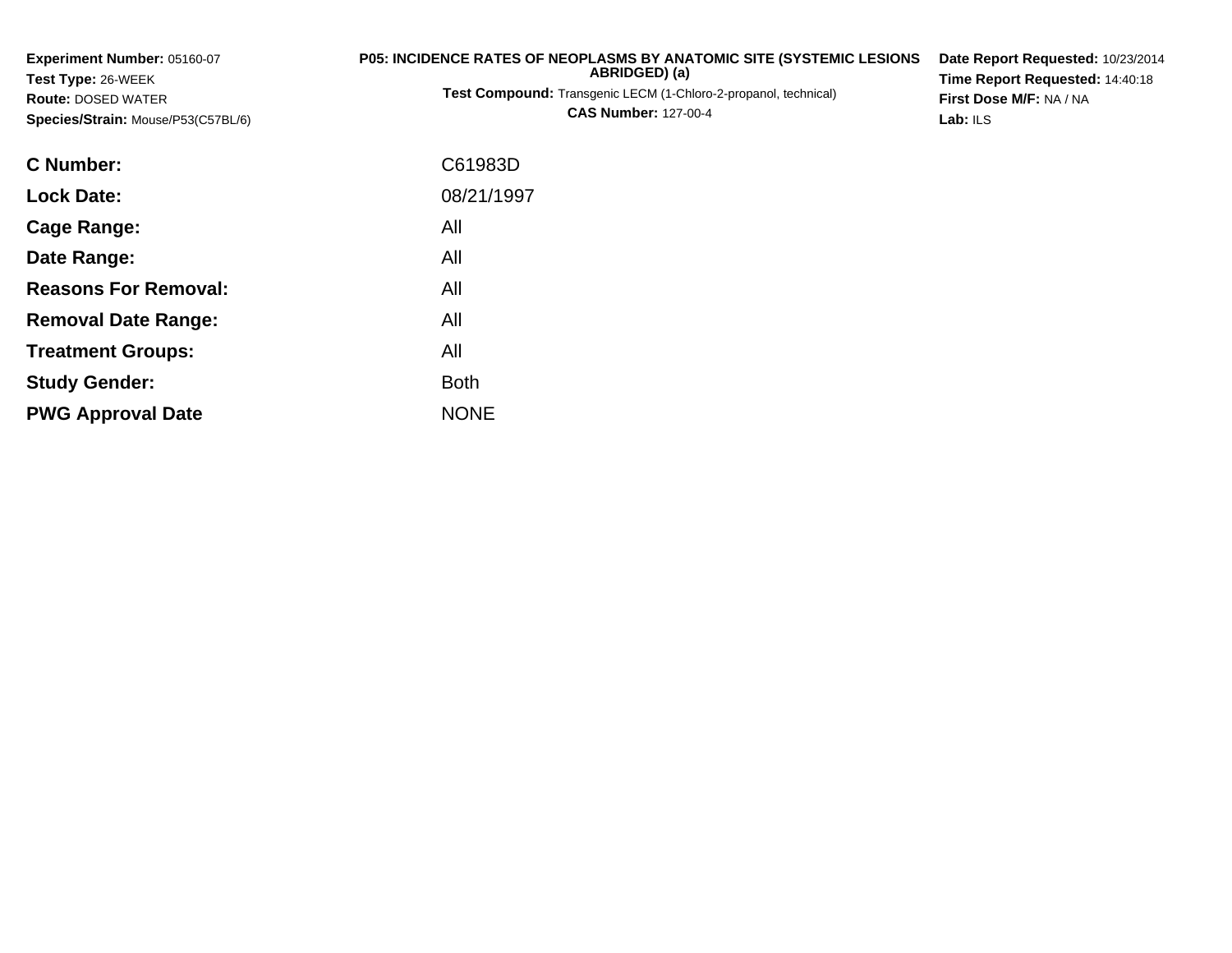**Experiment Number:** 05160-07

#### **Test Type:** 26-WEEK

#### **Route:** DOSED WATER

**Species/Strain:** Mouse/P53(C57BL/6)

# **P05: INCIDENCE RATES OF NEOPLASMS BY ANATOMIC SITE (SYSTEMIC LESIONS ABRIDGED) (a)**

**Test Compound:** Transgenic LECM (1-Chloro-2-propanol, technical)

**CAS Number:** 127-00-4

**Date Report Requested:** 10/23/2014**Time Report Requested:** 14:40:18**First Dose M/F:** NA / NA**Lab:** ILS

| P53(C57BL/6) Mouse MALE                 | 0 PPM | <b>250 PPM</b> | <b>500 PPM</b> | <b>1000 PPM</b> |
|-----------------------------------------|-------|----------------|----------------|-----------------|
| <b>Disposition Summary</b>              |       |                |                |                 |
| <b>Animals Initially In Study</b>       | 10    | 10             | 10             | 10              |
| <b>Early Deaths</b>                     |       |                |                |                 |
| <b>Natural Death</b>                    |       | 1              |                |                 |
| <b>Survivors</b>                        |       |                |                |                 |
| <b>Terminal Sacrifice</b>               | 10    | 9              | 10             | 10              |
| <b>Animals Examined Microscopically</b> | 10    |                |                | 10              |
| <b>ALIMENTARY SYSTEM</b>                |       |                |                |                 |
| Liver                                   | (10)  | (0)            | (0)            | (10)            |
| Salivary Glands                         | (10)  | (0)            | (0)            | (10)            |
| Stomach, Forestomach                    | (10)  | (0)            | (0)            | (10)            |
| Stomach, Glandular                      | (10)  | (0)            | (0)            | (10)            |
| CARDIOVASCULAR SYSTEM                   |       |                |                |                 |
| None                                    |       |                |                |                 |
| <b>ENDOCRINE SYSTEM</b>                 |       |                |                |                 |
| <b>Adrenal Cortex</b>                   | (10)  | (0)            | (0)            | (9)             |
| Adrenal Medulla                         | (10)  | (0)            | (0)            | (9)             |
| <b>Pituitary Gland</b>                  | (9)   | (0)            | (0)            | (8)             |
| <b>Thyroid Gland</b>                    | (10)  | (0)            | (0)            | (10)            |
| <b>GENERAL BODY SYSTEM</b>              |       |                |                |                 |
| None                                    |       |                |                |                 |
| <b>GENITAL SYSTEM</b>                   |       |                |                |                 |
| None                                    |       |                |                |                 |
| <b>HEMATOPOIETIC SYSTEM</b>             |       |                |                |                 |
| Lymph Node, Mandibular                  | (9)   | (0)            | (0)            | (10)            |
|                                         |       |                |                |                 |

a - Number of animals examined microscopically at site and number of animals with lesion

b - Primary tumors: all tumors except metastatic tumors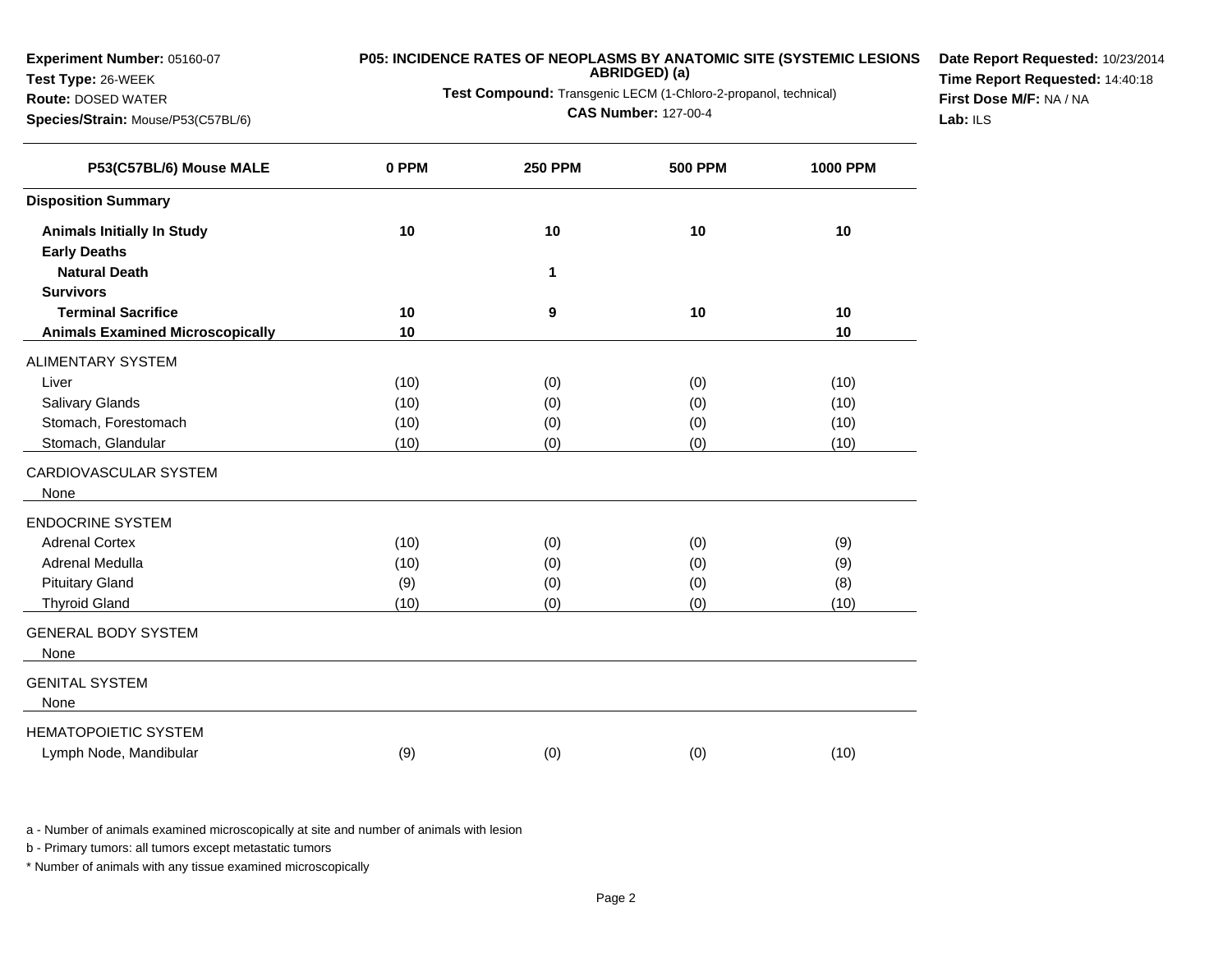| Experiment Number: 05160-07<br>Test Type: 26-WEEK | P05: INCIDENCE RATES OF NEOPLASMS BY ANATOMIC SITE (SYSTEMIC LESIONS | Date Report Requested: 10/23/20<br>Time Report Requested: 14:40:18 |                |                 |  |  |
|---------------------------------------------------|----------------------------------------------------------------------|--------------------------------------------------------------------|----------------|-----------------|--|--|
| Route: DOSED WATER                                |                                                                      | Test Compound: Transgenic LECM (1-Chloro-2-propanol, technical)    |                |                 |  |  |
| Species/Strain: Mouse/P53(C57BL/6)                |                                                                      | First Dose M/F: NA / NA<br>Lab: ILS                                |                |                 |  |  |
| P53(C57BL/6) Mouse MALE                           | 0 PPM                                                                | <b>250 PPM</b>                                                     | <b>500 PPM</b> | <b>1000 PPM</b> |  |  |
| Spleen                                            | (10)                                                                 | (0)                                                                | (0)            | (10)            |  |  |
| Thymus                                            | (10)                                                                 | (0)                                                                | (0)            | (10)            |  |  |
| INTEGUMENTARY SYSTEM                              |                                                                      |                                                                    |                |                 |  |  |
| <b>Mammary Gland</b>                              | (3)                                                                  | (0)                                                                | (0)            | (2)             |  |  |
| <b>Skin</b>                                       | (10)                                                                 | (0)                                                                | (0)            | (10)            |  |  |
| MUSCULOSKELETAL SYSTEM<br>None                    |                                                                      |                                                                    |                |                 |  |  |
| NERVOUS SYSTEM<br>None                            |                                                                      |                                                                    |                |                 |  |  |
| RESPIRATORY SYSTEM                                |                                                                      |                                                                    |                |                 |  |  |
| Lung                                              | (10)                                                                 | (0)                                                                | (0)            | (10)            |  |  |
| SPECIAL SENSES SYSTEM                             |                                                                      |                                                                    |                |                 |  |  |
| None                                              |                                                                      |                                                                    |                |                 |  |  |
| URINARY SYSTEM                                    |                                                                      |                                                                    |                |                 |  |  |
| Kidney                                            | (10)                                                                 | (0)                                                                | (0)            | (10)            |  |  |

**Date Report Requested:** 10/23/2014

a - Number of animals examined microscopically at site and number of animals with lesion

b - Primary tumors: all tumors except metastatic tumors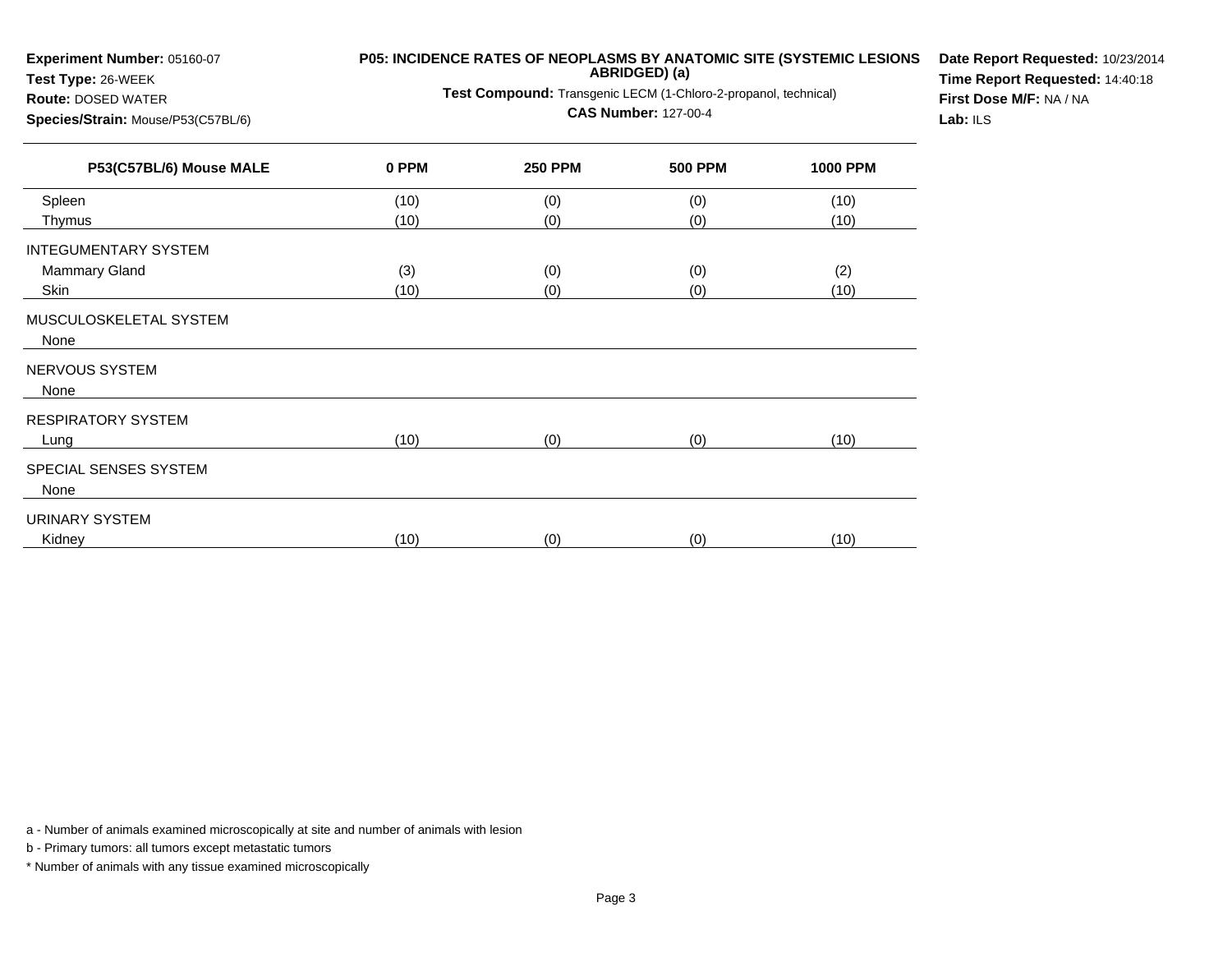| Experiment Number: 05160-07<br>Test Type: 26-WEEK                                   | P05: INCIDENCE RATES OF NEOPLASMS BY ANATOMIC SITE (SYSTEMIC LESIONS<br>ABRIDGED) (a) |                |                |                 | Date Report Requested: 10/23/2014<br>Time Report Requested: 14:40:18<br>First Dose M/F: NA / NA<br>Lab: $ILS$ |
|-------------------------------------------------------------------------------------|---------------------------------------------------------------------------------------|----------------|----------------|-----------------|---------------------------------------------------------------------------------------------------------------|
| <b>Route: DOSED WATER</b>                                                           | Test Compound: Transgenic LECM (1-Chloro-2-propanol, technical)                       |                |                |                 |                                                                                                               |
| Species/Strain: Mouse/P53(C57BL/6)                                                  | <b>CAS Number: 127-00-4</b>                                                           |                |                |                 |                                                                                                               |
| P53(C57BL/6) Mouse MALE                                                             | 0 PPM                                                                                 | <b>250 PPM</b> | <b>500 PPM</b> | <b>1000 PPM</b> |                                                                                                               |
| <b>Tumor Summary for MALE</b>                                                       |                                                                                       |                |                |                 |                                                                                                               |
| <b>Total Animals with Primary Neoplasms (b)</b><br><b>Total Primary Neoplasms</b>   |                                                                                       |                |                |                 |                                                                                                               |
| <b>Total Animals with Benign Neoplasms</b><br><b>Total Benign Neoplasms</b>         |                                                                                       |                |                |                 |                                                                                                               |
| <b>Total Animals with Malignant Neoplasms</b><br><b>Total Malignant Neoplasms</b>   |                                                                                       |                |                |                 |                                                                                                               |
| <b>Total Animals with Metastatic Neoplasms</b><br><b>Total Metastatic Neoplasms</b> |                                                                                       |                |                |                 |                                                                                                               |
| <b>Total Animals with Malignant Neoplasms</b><br><b>Uncertain Primary Site</b>      |                                                                                       |                |                |                 |                                                                                                               |
| Total Animals with Neoplasms Uncertain -<br><b>Benign or Malignant</b>              |                                                                                       |                |                |                 |                                                                                                               |
| <b>Total Uncertain Neoplasms</b>                                                    |                                                                                       |                |                |                 |                                                                                                               |

\*\*\*END OF MALE DATA\*\*\*

a - Number of animals examined microscopically at site and number of animals with lesion

b - Primary tumors: all tumors except metastatic tumors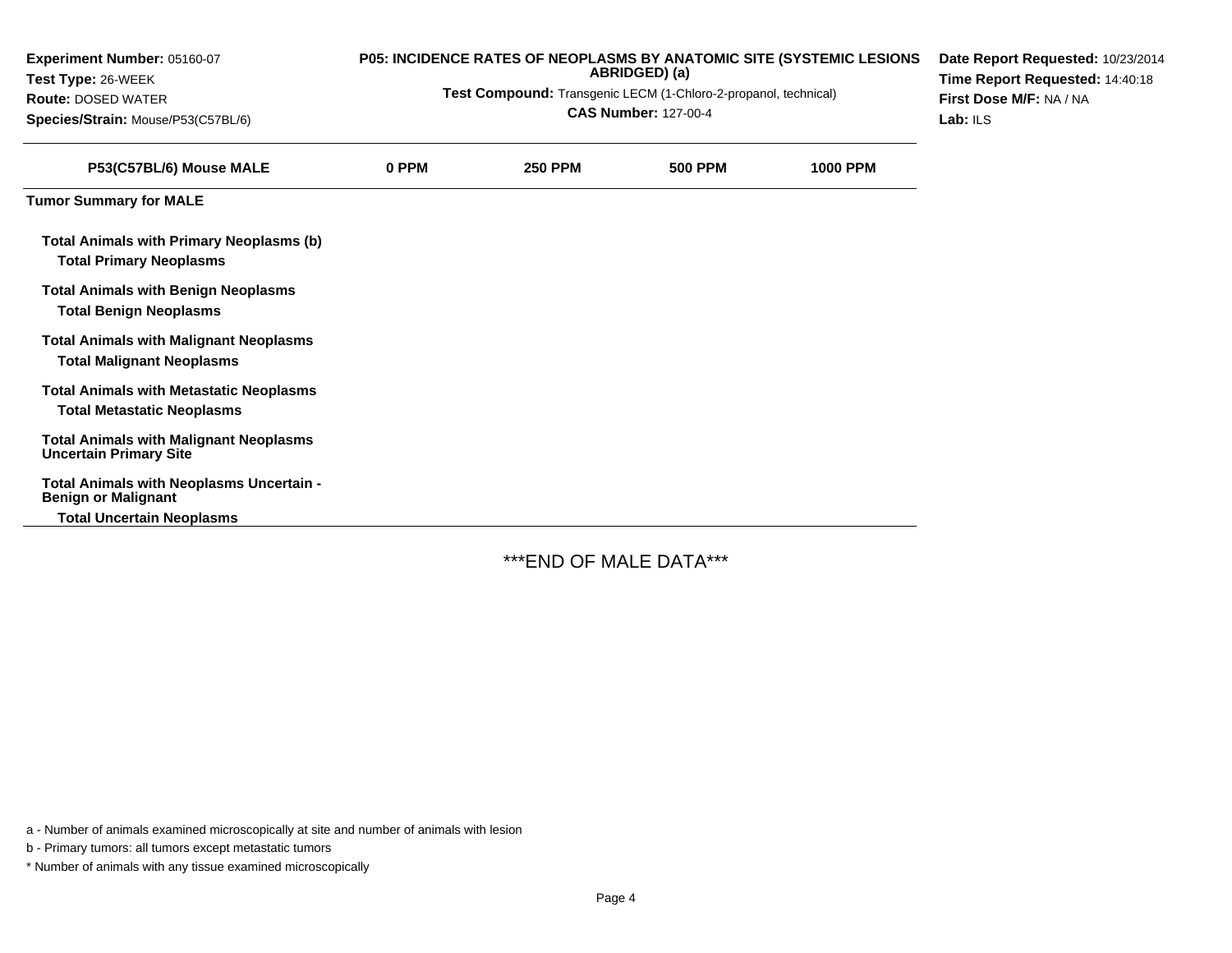**Experiment Number:** 05160-07

### **Test Type:** 26-WEEK

**Route:** DOSED WATER

**Species/Strain:** Mouse/P53(C57BL/6)

# **P05: INCIDENCE RATES OF NEOPLASMS BY ANATOMIC SITE (SYSTEMIC LESIONS ABRIDGED) (a)**

**Test Compound:** Transgenic LECM (1-Chloro-2-propanol, technical)

**CAS Number:** 127-00-4

**Date Report Requested:** 10/23/2014**Time Report Requested:** 14:40:18**First Dose M/F:** NA / NA**Lab:** ILS

| P53(C57BL/6) Mouse FEMALE               | 0 PPM        | <b>250 PPM</b> | <b>500 PPM</b> | <b>1000 PPM</b> |
|-----------------------------------------|--------------|----------------|----------------|-----------------|
| <b>Disposition Summary</b>              |              |                |                |                 |
| <b>Animals Initially In Study</b>       | 10           | 10             | 10             | 10              |
| <b>Early Deaths</b>                     |              |                |                |                 |
| <b>Natural Death</b>                    | $\mathbf{2}$ |                |                |                 |
| <b>Survivors</b>                        |              |                |                |                 |
| <b>Terminal Sacrifice</b>               | 8            | 10             | 10             | 10              |
| <b>Animals Examined Microscopically</b> | 8            |                |                | 10              |
| <b>ALIMENTARY SYSTEM</b>                |              |                |                |                 |
| Liver                                   | (8)          | (0)            | (0)            | (10)            |
| Salivary Glands                         | (8)          | (0)            | (0)            | (10)            |
| Stomach, Forestomach                    | (8)          | (0)            | (0)            | (10)            |
| Stomach, Glandular                      | (8)          | (0)            | (0)            | (10)            |
| CARDIOVASCULAR SYSTEM                   |              |                |                |                 |
| None                                    |              |                |                |                 |
| <b>ENDOCRINE SYSTEM</b>                 |              |                |                |                 |
| <b>Adrenal Cortex</b>                   | (8)          | (0)            | (0)            | (10)            |
| Adrenal Medulla                         | (8)          | (0)            | (0)            | (10)            |
| <b>Pituitary Gland</b>                  | (7)          | (0)            | (0)            | (10)            |
| <b>Thyroid Gland</b>                    | (8)          | (0)            | (0)            | (10)            |
| <b>GENERAL BODY SYSTEM</b>              |              |                |                |                 |
| None                                    |              |                |                |                 |
| <b>GENITAL SYSTEM</b>                   |              |                |                |                 |
| <b>Uterus</b>                           | (1)          | (0)            | (0)            | (1)             |
| <b>HEMATOPOIETIC SYSTEM</b>             |              |                |                |                 |
| Lymph Node, Mandibular                  | (8)          | (0)            | (0)            | (8)             |

a - Number of animals examined microscopically at site and number of animals with lesion

b - Primary tumors: all tumors except metastatic tumors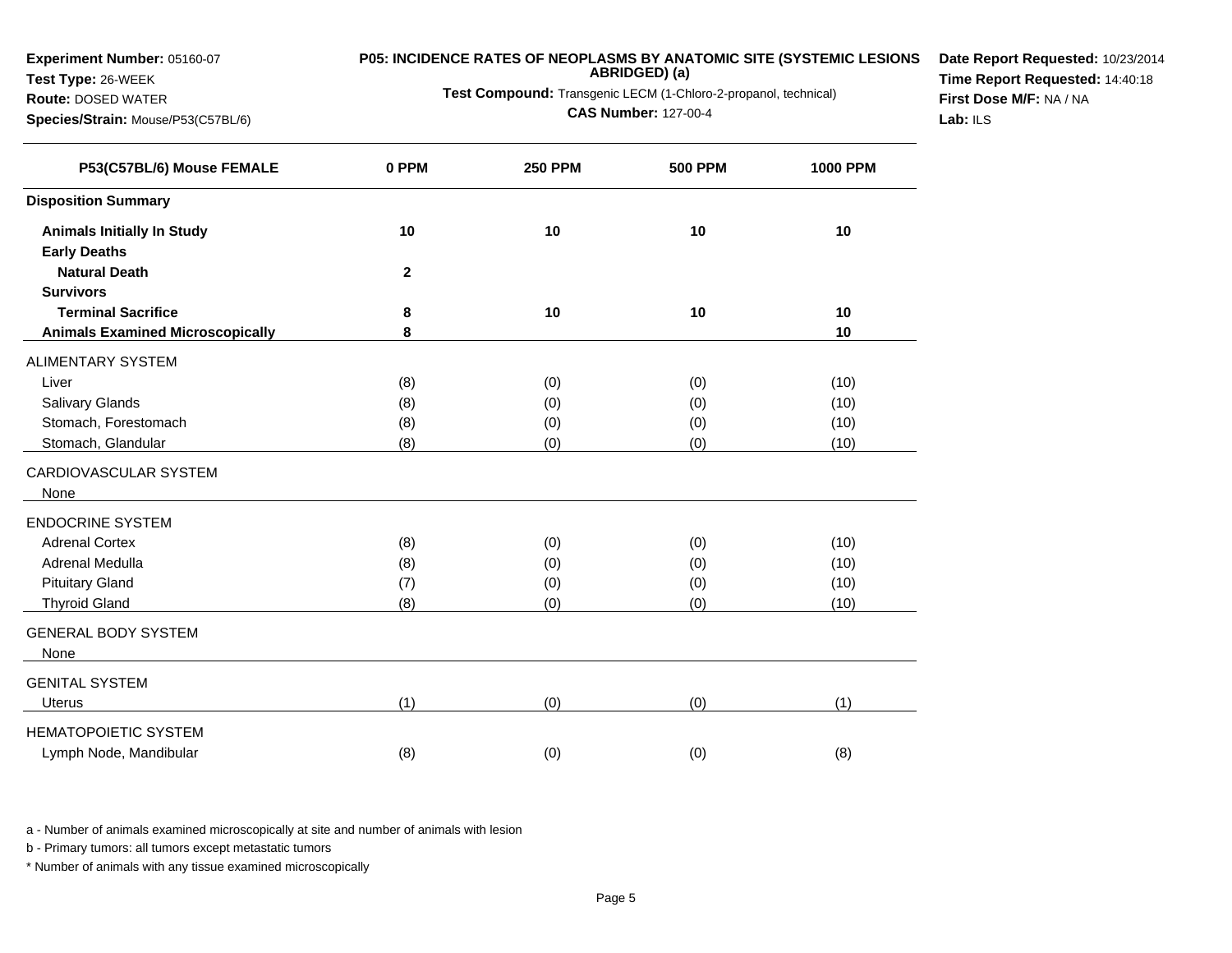| Test Type: 26-WEEK<br>Route: DOSED WATER<br>Species/Strain: Mouse/P53(C57BL/6) | ABRIDGED) (a)<br>Test Compound: Transgenic LECM (1-Chloro-2-propanol, technical)<br><b>CAS Number: 127-00-4</b> |                |                |                 |  |  |
|--------------------------------------------------------------------------------|-----------------------------------------------------------------------------------------------------------------|----------------|----------------|-----------------|--|--|
| P53(C57BL/6) Mouse FEMALE                                                      | 0 PPM                                                                                                           | <b>250 PPM</b> | <b>500 PPM</b> | <b>1000 PPM</b> |  |  |
| Spleen                                                                         | (8)                                                                                                             | (0)            | (0)            | (10)            |  |  |
| Thymus                                                                         | (8)                                                                                                             | (0)            | (0)            | (10)            |  |  |
| <b>INTEGUMENTARY SYSTEM</b>                                                    |                                                                                                                 |                |                |                 |  |  |
| Mammary Gland                                                                  | (8)                                                                                                             | (0)            | (0)            | (10)            |  |  |
| Skin                                                                           | (8)                                                                                                             | (0)            | (0)            | (10)            |  |  |
| MUSCULOSKELETAL SYSTEM<br>None                                                 |                                                                                                                 |                |                |                 |  |  |
| NERVOUS SYSTEM                                                                 |                                                                                                                 |                |                |                 |  |  |
| None                                                                           |                                                                                                                 |                |                |                 |  |  |
| RESPIRATORY SYSTEM                                                             |                                                                                                                 |                |                |                 |  |  |
| Lung                                                                           | (8)                                                                                                             | (0)            | (0)            | (10)            |  |  |
| SPECIAL SENSES SYSTEM                                                          |                                                                                                                 |                |                |                 |  |  |
| None                                                                           |                                                                                                                 |                |                |                 |  |  |
| URINARY SYSTEM                                                                 |                                                                                                                 |                |                |                 |  |  |
| Kidney                                                                         | (8)                                                                                                             | (0)            | (0)            | (10)            |  |  |
|                                                                                |                                                                                                                 |                |                |                 |  |  |

### **P05: INCIDENCE RATES OF NEOPLASMS BY ANATOMIC SITE (SYSTEMIC LESIONS**

**Date Report Requested:** 10/23/2014**Time Report Requested:** 14:40:18**First Dose M/F:** NA / NA**Lab:** ILS

a - Number of animals examined microscopically at site and number of animals with lesion

b - Primary tumors: all tumors except metastatic tumors

**Experiment Number:** 05160-07